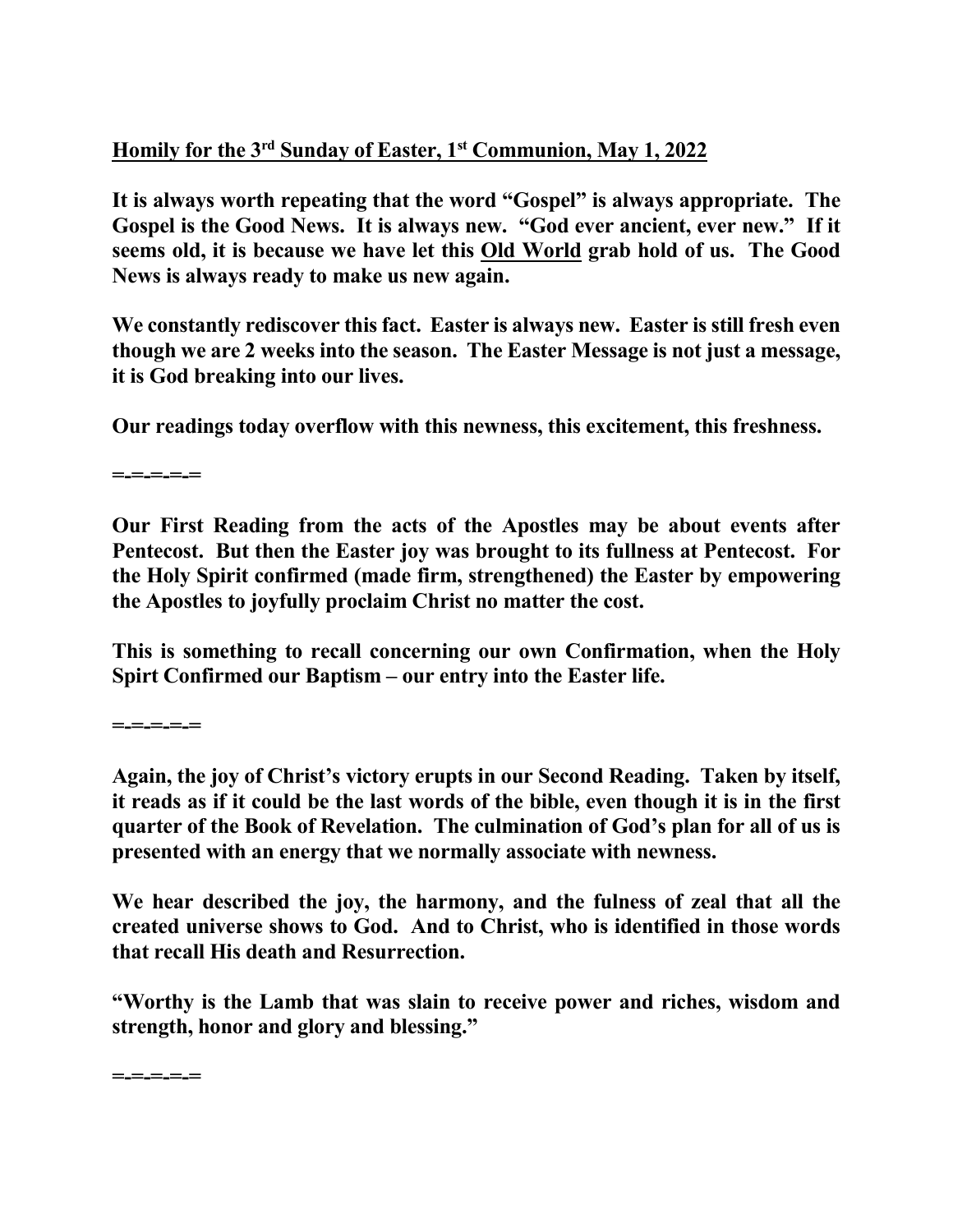**And now a few words about the Gospel Reading. Newness is a good description of all the times Jesus appears after His Resurrection. There is a difference about Him that even those closest to Him needed help recognizing Him. Often a meal is involved, as today. He is moving the Church toward the understanding that it is in the Eucharistic Meal that we will normally be encountering Him.** 

**As this is our First communion weekend, it is appropriate that we hear His words:** 

**"Children, have you caught anything to eat?"**

**And then He proceeds to feed them. For he will give himself to nourish and feed them. He feeds us still.** 

**The Newness of Easter is given to Simon Peter, when Our Lord asks Peter three times if he loves Him – thus enabling Peter to reverse with his tongue what he did by denying Christ three times with his tongue when the going had gotten rough. And Jesus, in each case, entrusted Peter with the care of His flock. A fisherman turned into a shepherd.** 

**I think this is very important to remember. Jesus earlier in John's gospel emphasized that He has One Flock. From now on Christ will continue to care for that flock through Peter and his successors. We are all called to be members of Christ's one flock. We are all called, then, to be joined to Peter and his successors.** 

**All minsters of God's people are entrusted to be shepherds, or "pastors." If they are pastors, they are sharing in Peter's job, in Peter's duty. In which case they need to be linked to Peter. We are all called – if we love Jesus; to tend His flock, be a part of His flock, to follow Him, and to be cared for by Peter.** 

**=-=-=-=-=** 

## **A few special words for all the First Communicants**

**How many sacraments are there? There are seven Sacraments. And one of them is - the Eucharist. First Communion is NOT one of the seven sacraments. You have been going to Mass, you have been at one of the Sacraments all this time.** 

**You have been close to Jesus in the Mass. You, like me, are supposed to be at Mass every Sunday and Holy Day of Obligation, whether you have been able to go to Communion or not. We may know people who cannot go to communion**